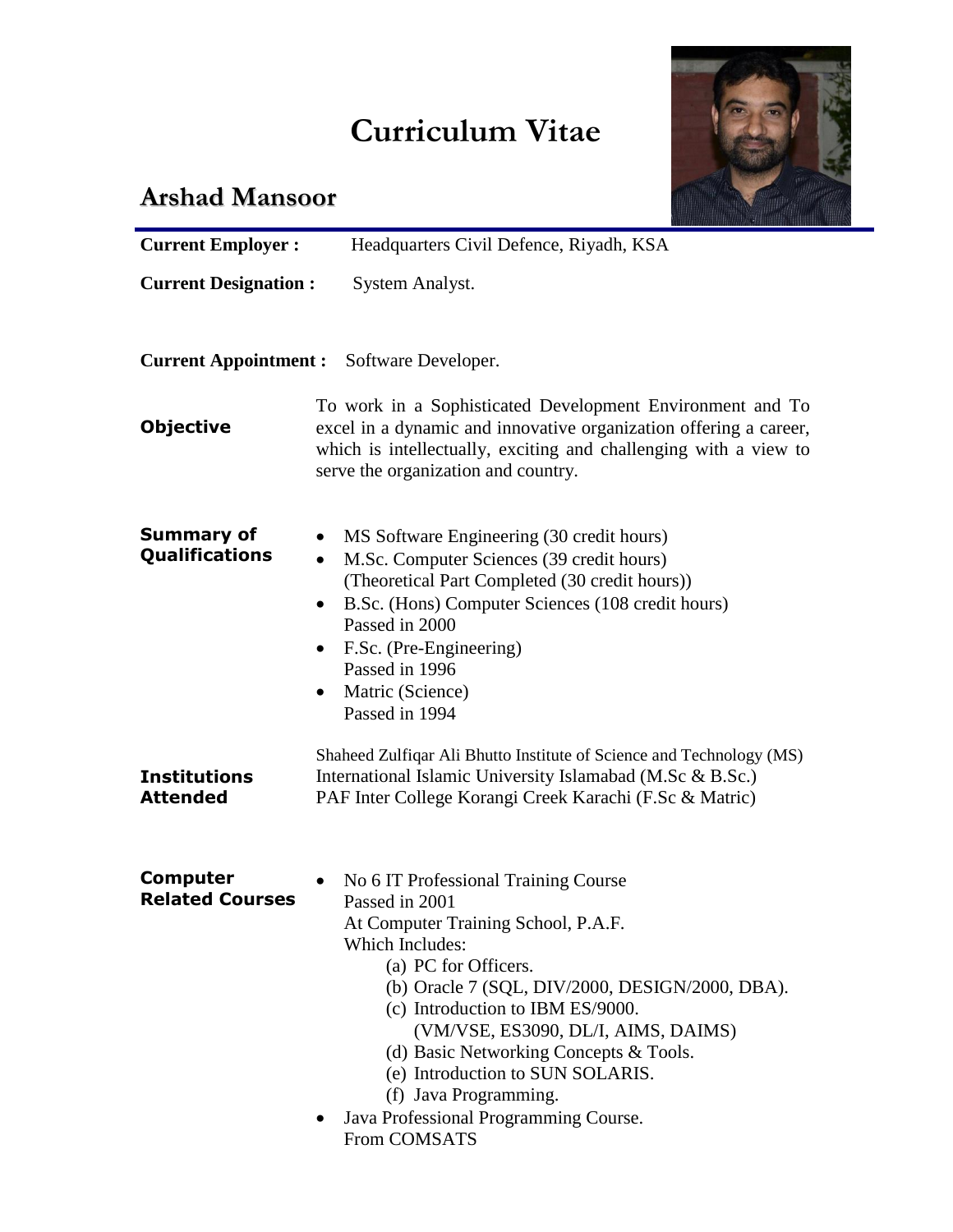| <b>Computer</b><br>Languages             | Cobol.<br>$\bullet$<br>Pascal.<br>$\bullet$<br>Oracle 9i<br>$\bullet$<br>(Form 6i, Report 6i, SQL, PL/SQL, Designer)<br>$C/C++$<br>٠<br><b>HTML</b><br><b>JAVA</b><br>Visual $C++$                                                                                                                                                                                                                                                                                                                                                                                                                                                                                                                                                                                                                                                     |
|------------------------------------------|----------------------------------------------------------------------------------------------------------------------------------------------------------------------------------------------------------------------------------------------------------------------------------------------------------------------------------------------------------------------------------------------------------------------------------------------------------------------------------------------------------------------------------------------------------------------------------------------------------------------------------------------------------------------------------------------------------------------------------------------------------------------------------------------------------------------------------------|
| <b>Operating</b><br><b>System Skills</b> | Capable of working with Windows 95 $\&$ 98.<br>Windows NT 4.0.<br>$\bullet$<br><b>MS-DOS 6.22</b><br>$\bullet$<br>Windows 2000 Server.<br>$\bullet$<br>Windows 2000 Professional.<br>$\bullet$<br>Linux (Red Hat).<br>Solaris 7.                                                                                                                                                                                                                                                                                                                                                                                                                                                                                                                                                                                                       |
| Important<br><b>Courses</b>              | Calculus.<br>$\bullet$<br>Statistics & Probability with SPSS.<br>$\bullet$<br>Digital Logic Design.<br>$\bullet$<br>Financial Accounting & Financial Management.<br>$\bullet$<br>Organizational Behavior.<br>System Programming.<br>Numerical Analysis.<br>Data Base Management System.<br>Advance Engineering Math.<br>$\bullet$<br>Computer Architecture.<br>$\bullet$<br>Data Structure.<br>$\bullet$<br>Microprocessor & Assembly Language.<br>Analysis of Algorithms.<br>$\bullet$<br>Artificial Intelligence.<br>Object Oriented Software Engineering.<br>System Analysis & Design.<br>Network Programming.<br>Web Based Databases.<br>Topics In Databases (Data Warehousing).<br>$\bullet$<br>Network Administration.<br>$\bullet$<br>Network Security.<br>$\bullet$<br>Network Protocols.<br>Network Administration.<br>RDBMS. |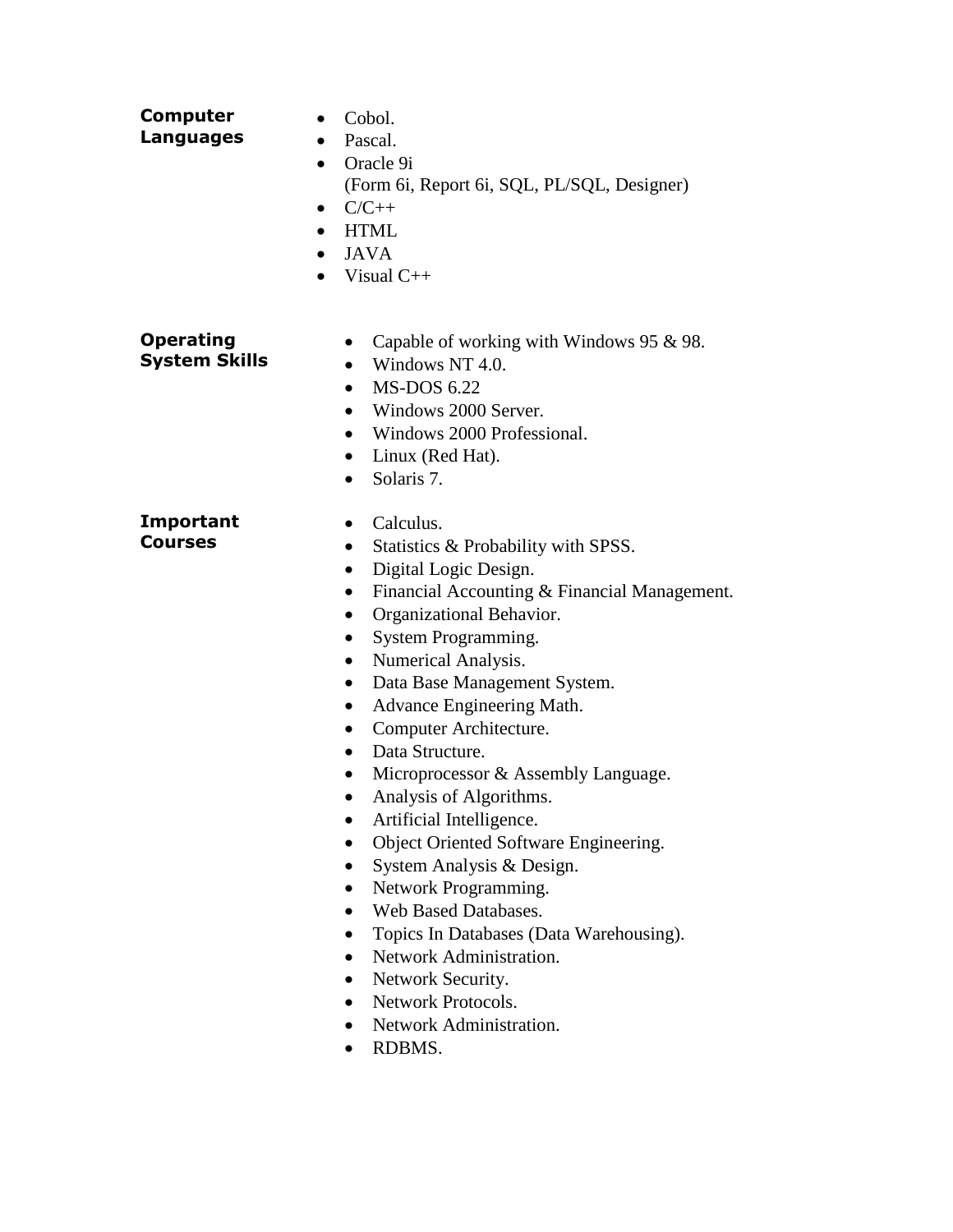| <b>Extra Circular</b><br><b>Activities</b>   | Certificate Course in English Language<br>Passed in 1996<br>From National University of Modern Languages (NUML).<br><b>Basic Sailing Course</b><br>$\bullet$<br>Passed in 2003<br>From Pakistan Navy Sailing Club.<br>Arabic Language Course (08 credit hours).<br>$\bullet$<br>(During B.Sc. (Hons) Computer Sciences)<br>Football.<br>$\bullet$<br>Captain of College Team.<br>Cricket.<br>$\bullet$<br>Squash.<br>Enjoy Traveling, Indoor & Outdoor Sports.                                                                                                                                                                                                                                                                                                                                                                                                                                                                                                                                                                                                                                                                                                                                                                                                                                                |
|----------------------------------------------|---------------------------------------------------------------------------------------------------------------------------------------------------------------------------------------------------------------------------------------------------------------------------------------------------------------------------------------------------------------------------------------------------------------------------------------------------------------------------------------------------------------------------------------------------------------------------------------------------------------------------------------------------------------------------------------------------------------------------------------------------------------------------------------------------------------------------------------------------------------------------------------------------------------------------------------------------------------------------------------------------------------------------------------------------------------------------------------------------------------------------------------------------------------------------------------------------------------------------------------------------------------------------------------------------------------|
| Working<br><b>Experience</b><br>(Civil)      | Developed Transport Control System using Oracle 8i and<br>Developer 2000 as a class assignment during M.Sc.<br>• Implemented billing system for Lavender Club Islamabad using<br>visual basic and MS Access as a class assignment during B.Sc.<br>Implemented many data structure including Stacks, Queues,<br>Link Lists, Trees, and Graphs in PASCAL.<br>- Hardware Engineer in Systems $&$ Software Services.<br>• Network Administrator in Excel Business Machines.<br>• Hardware Engineer in Korahn Enterprises.<br>• Hardware Engineer in Office Business Machines.                                                                                                                                                                                                                                                                                                                                                                                                                                                                                                                                                                                                                                                                                                                                     |
| <b>Working</b><br><b>Experience</b><br>(PAC) | • As the part of the team I developed Clothing Module of<br>Automated Logistic Management System (ALMS). It was a<br>Query based System, used by the Top Management to take<br>Decisions. As it was difficult for them to operate Main Frame.<br>This System converts the data from Main Frame to Pc and then<br>displays it accordingly. It also provides the complete history of<br>Personnel of the Clothing Items which are issued to them. It<br>searches through Card nos. It also gives complete stock<br>positions of any Item used in the company. Program used by the<br>Top Management of Logistic to forecast the Items and their<br>utilization Track.<br>(Oracle 9i, Form 6i, Report 6i, Designer 2000, Windows 2000<br>Server & Professional, Solaris, Pentium IV, Sun Fire Server)<br>Generating Process models, Data Flow Diagrams, Entity<br>Relationship Diagrams, Forms and Reports using Oracle CASE<br>Tool Designer 2000.<br>This Module gave the true picture of all the clothing Items used<br>in the company, Their respective Balances and their locations.<br>So through this module it becomes very easy to trace any Item.<br>It was basically a Prototyping of converting Main Frame Data<br>into PC. The conversion of complete ALMS into Pc Based is<br>Still under Process. |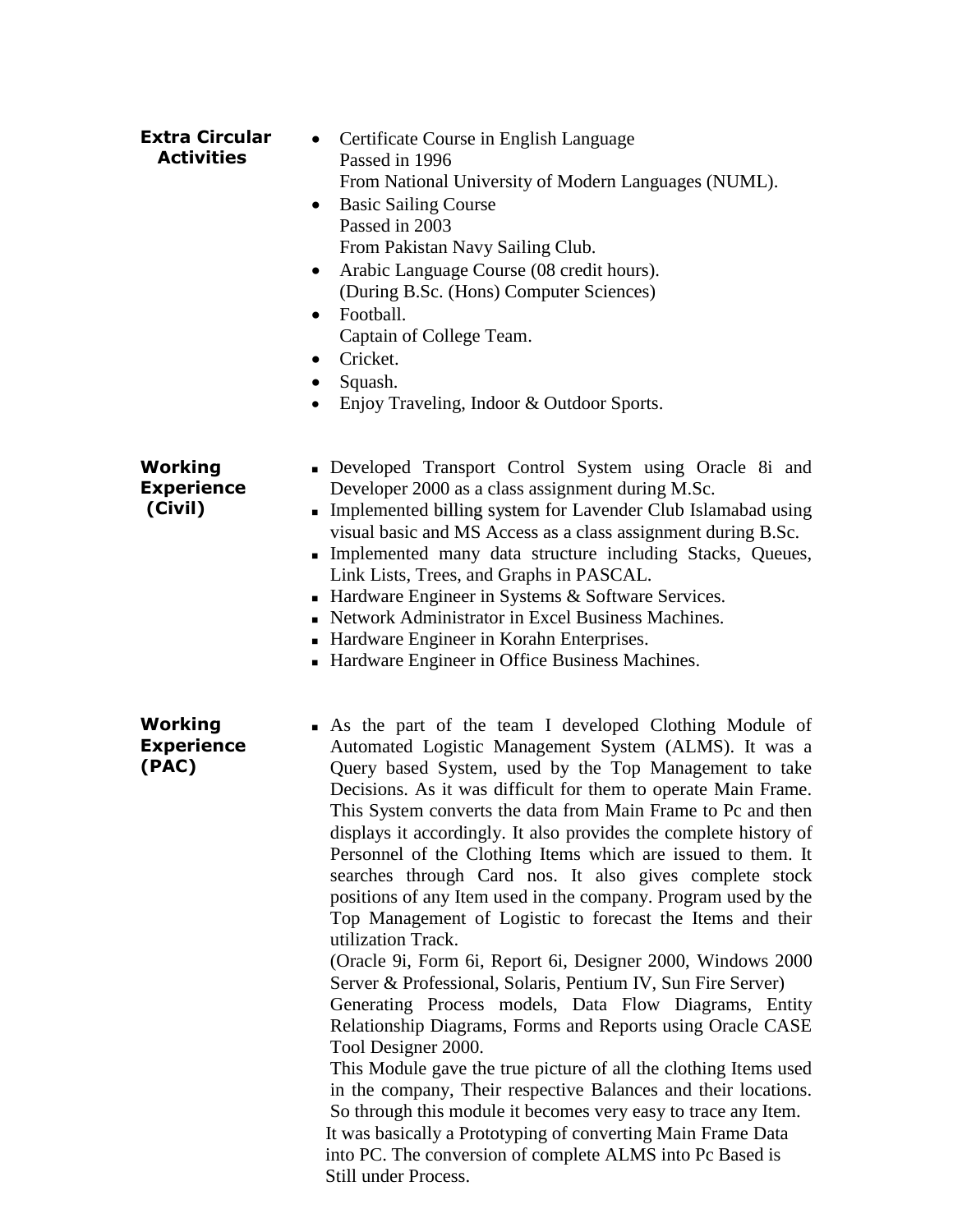## **Working Experience (PAC)**

 Developed Base Fuel Management System for POL Section of the company , Made Data Entry and Data Query Programs. This system automates the entire process of POL. Which prevents the false usage of Oil. Used by Top Management of Logistic to forecast Oil need.

 (Oracle 9i, Form 6i, Report 6i, Designer 2000, Windows 2000 Server & Professional, Solaris, Pentium IV, Sun Fire Server, SUN Servers)

Generating Process models, Data Flow Diagrams, Entity Relationship Diagrams, Forms and Reports using Oracle CASE Tool Designer 2000.

Previously it was very difficult to locate the false entry But through this system it made easy.

 Developed Budget Management System for the company, Made Data Entry and Data Query Programs. This system automates the entire process of Budget. This system prevents the large amount of stationary needed for the complex calculations. Previously these type of reports need more man power as well as more time to compiled but through this system it is easy and need just 2,3 clicks. This system also helps the users to submit their demands online and then they can easily track their demands. They can know the current status of their demands at any time. Which was very difficult previously as to know their demand's status they need to write letters and so on, which was a lengthy process. Through this system budget can easily forecast the budget for the coming financial year.

 (Oracle 9i, Form 6i, Report 6i, Designer 2000, Windows 2000 Server & Professional, Solaris, Pentium IV, Sun Fire Server, Sun Server)

Generating Process models, Data Flow Diagrams, Entity Relationship Diagrams, Forms and Reports using Oracle CASE Tool Designer 2000.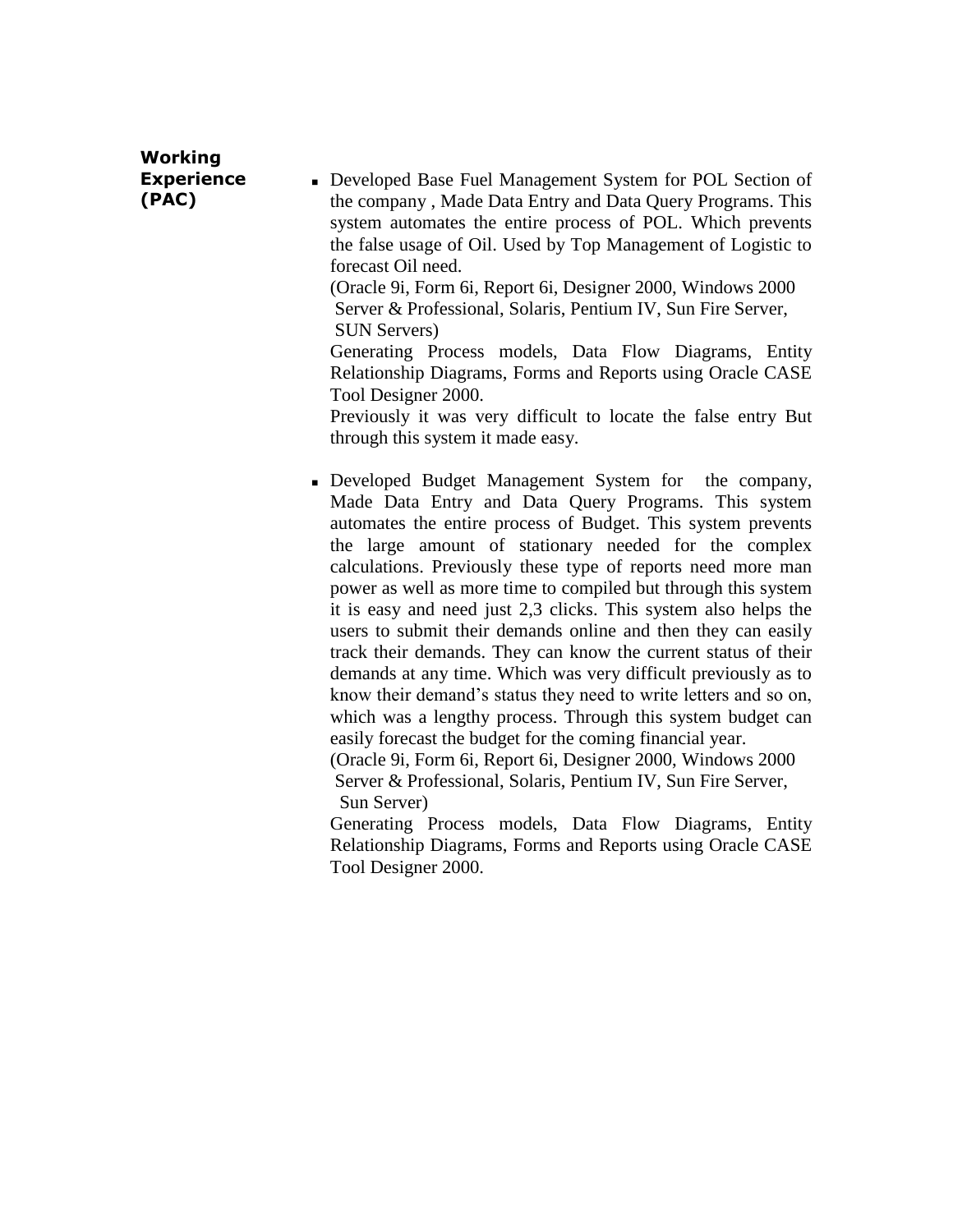| <b>Published</b><br><b>Research</b>     | <b>Analytical Survey on Automated Software Test Data Evaluation.</b><br>New Trends in Information Science and Service Science (NISS),<br>International<br>Conference<br>2010<br>4th<br>on 11-13<br>May<br>2010, Gyeongju., ISBN: 978-1-4244-6982-6.<br>http://ieeexplore.ieee.org/xpl/freeabs_all.jsp?arnumber=5488549 |
|-----------------------------------------|------------------------------------------------------------------------------------------------------------------------------------------------------------------------------------------------------------------------------------------------------------------------------------------------------------------------|
|                                         | <b>MAGISTIC: An automated approach to future business</b><br>. New Trends in Information Science and Service Science (NISS),<br>4th<br>International<br>Conference<br>on 11-13<br>2010<br>May<br>2010, Gyeongju., ISBN: 978-1-4244-6982-6.<br>http://ieeexplore.ieee.org/xpl/freeabs_all.jsp?arnumber=5488550          |
|                                         | <b>MECA:</b><br><b>Software</b><br>for<br>small<br>process<br>improvement                                                                                                                                                                                                                                              |
|                                         | organizations<br>Information<br>Emerging Technologies<br>2010<br>and<br>$(ICIET)$ ,<br>International<br>Conference<br>on.<br>Issue Date: $14-16$ June $2010$<br>http://ieeexplore.ieee.org/xpl/freeabs_all.jsp?arnumber=5625678                                                                                        |
|                                         | 2010 International Conference on Intelligence and Information<br>Technology (ICIIT)<br>Dates 28 Oct - 30 Oct 2010 and Location University of<br>Central Punjab Lahore, Pakistan                                                                                                                                        |
|                                         | <b>Outsourcing Trends in Pakistan.</b><br><b>Quantitative Analysis of SPI in Pakistan.</b><br>$\bullet$<br>The Mobot Architecture: A Design of Autonomy<br>Data Evaluation.                                                                                                                                            |
| <b>Reviewer</b> of<br><b>Conference</b> | 4th IEEE International Conference on Computer Science and<br>Information Technology (IEEE ICCSIT 2011).<br>Reviewer ID is ICCSIT-EN10075                                                                                                                                                                               |
|                                         | Conference<br>International<br>Information<br>Technology<br>$\&$<br>on<br>Management Issues (ICITMI), held from 4-6 September, 2011 in<br>Malaysia.<br>http://seaofsci.com/committee.html                                                                                                                              |
|                                         | The International Conference on Informatics Engineering $\&$<br>Information Science (ICIEIS2011)<br>http://www.sdiwc.net/kl/Program_Committees.php                                                                                                                                                                     |
|                                         | The International Conference on E-Learning and E-<br>Technologies in Education(ICEEE) that will be held in<br>Poland, on Sept. 24-26, 2012<br>http://sdiwc.net/iccaee2012/page.php?id=6                                                                                                                                |
|                                         | The International Conference on Cyber Security, CyberWarfare and Digital<br>Forensic(CyberSec) that will be held at the Faculty of Computer Science<br>and Information Technology, University Putra Malaysia, Malaysia, on June<br>26-28, 2012.                                                                        |

<http://www.sdiwc.net/CyberSec2012/page.php?id=6>